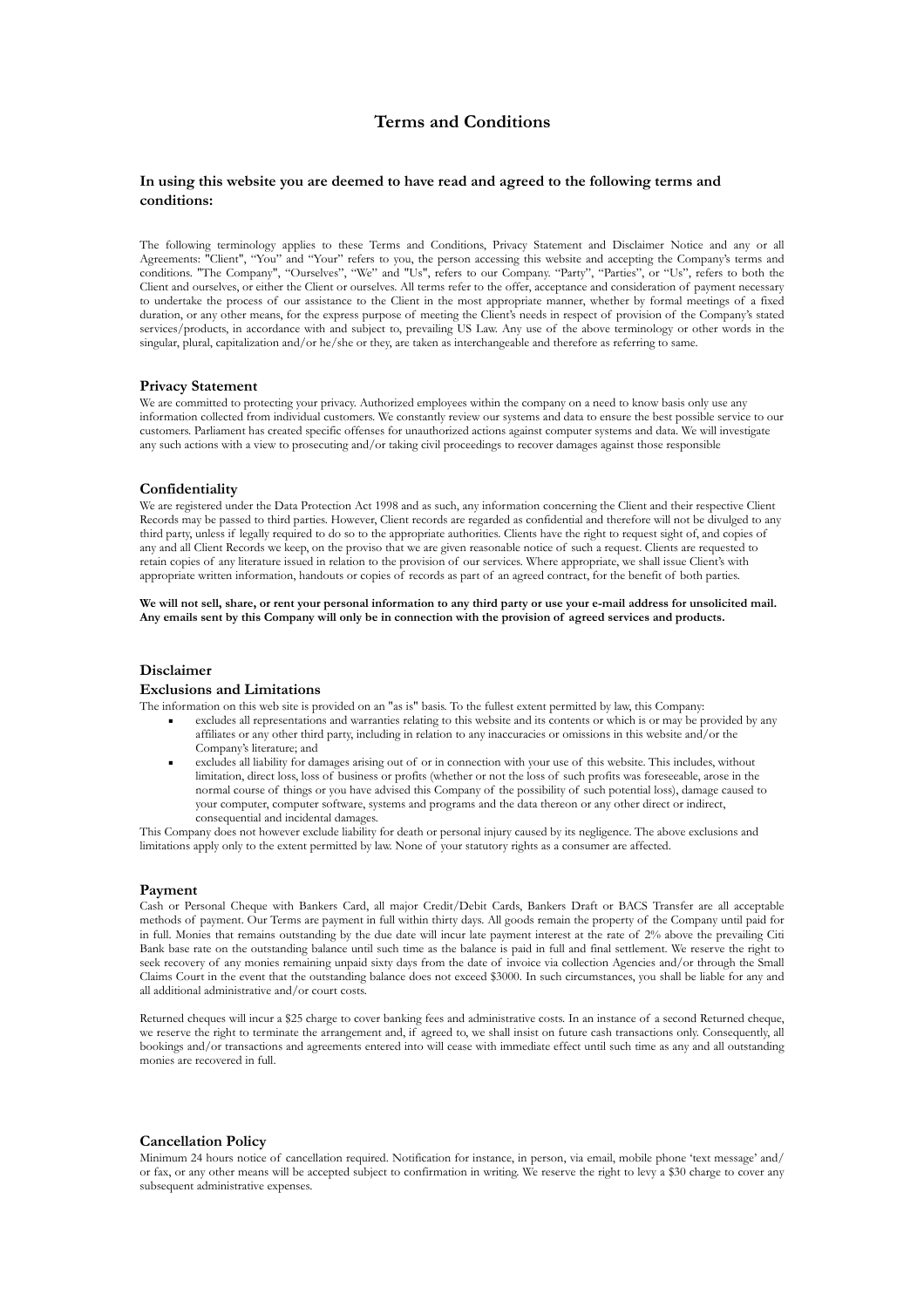### **Termination of Agreements and Refunds Policy**

Both the Client and ourselves have the right to terminate any Services Agreement for any reason, including the ending of services that are already underway. No refunds shall be offered, where a Service is deemed to have begun and is, for all intents and purposes, underway. Any monies that have been paid to us which constitute payment in respect of the provision of unused Services, shall be refunded.

### **Availability**

Unless otherwise stated, the services featured on this website are only available within the USA, or in relation to postings from the USA. All advertising is intended solely for the USA market. You are solely responsible for evaluating the fitness for a particular purpose of any downloads, programs and text available through this site. Redistribution or republication of any part of this site or its content is prohibited, including such by framing or other similar or any other means, without the express written consent of the Company. The Company does not warrant that the service from this site will be uninterrupted, timely or error free, although it is provided to the best ability. By using this service you thereby indemnify this Company, its employees, agents and affiliates against any loss or damage, in whatever manner, howsoever caused.

### **Log Files**

We use IP addresses to analyze trends, administer the site, track user's movement, and gather broad demographic information for aggregate use. IP addresses are not linked to personally identifiable information. Additionally, for systems administration, detecting usage patterns and troubleshooting purposes, our web servers automatically log standard access information including browser type, access times/open mail, URL requested, and referral URL. This information is not shared with third parties and is used only within this Company on a need-to-know basis. Any individually identifiable information related to this data will never be used in any way different to that stated above without your explicit permission.

### **Cookies**

Like most interactive web sites this Company's website [or ISP] uses cookies to enable us to retrieve user details for each visit. Cookies are used in some areas of our site to enable the functionality of this area and ease of use for those people visiting. Some of our affiliate partners may also use cookies.

#### **Links to this website**

You may not create a link to any page of this website without our prior written consent. If you do create a link to a page of this website you do so at your own risk and the exclusions and limitations set out above will apply to your use of this website by linking to it.

### **Links from this website**

We do not monitor or review the content of other party's websites which are linked to from this website. Opinions expressed or material appearing on such websites are not necessarily shared or endorsed by us and should not be regarded as the publisher of such opinions or material. Please be aware that we are not responsible for the privacy practices, or content, of these sites. We encourage our users to be aware when they leave our site & to read the privacy statements of these sites. You should evaluate the security and trustworthiness of any other site connected to this site or accessed through this site yourself, before disclosing any personal information to them. This Company will not accept any responsibility for any loss or damage in whatever manner, howsoever caused, resulting from your disclosure to third parties of personal information.

#### **Copyright Notice**

Copyright and other relevant intellectual property rights exists on all text relating to the Company's services and the full content of this website.

This Company's logo is a registered trademark of this Company in the USA and other countries. The brand names and specific services of this Company featured on this web site are trade marked.

#### **Communication**

We have several different e-mail addresses for different queries. These, & other contact information, can be found on our **Contact Us** link on our website or via Company literature or via the Company's stated telephone, facsimile or mobile telephone numbers.

This company is registered in the USA, registered office 6507 179th Street Tinley Park IL 60477

#### **Force Majeure**

Neither party shall be liable to the other for any failure to perform any obligation under any Agreement which is due to an event beyond the control of such party including but not limited to any Act of God, terrorism, war, Political insurgence, insurrection, riot, civil unrest, act of civil or military authority, uprising, earthquake, flood or any other natural or man made eventuality outside of our control, which causes the termination of an agreement or contract entered into, nor which could have been reasonably foreseen. Any Party affected by such event shall forthwith inform the other Party of the same and shall use all reasonable endeavors to comply with the terms and conditions of any Agreement contained herein.